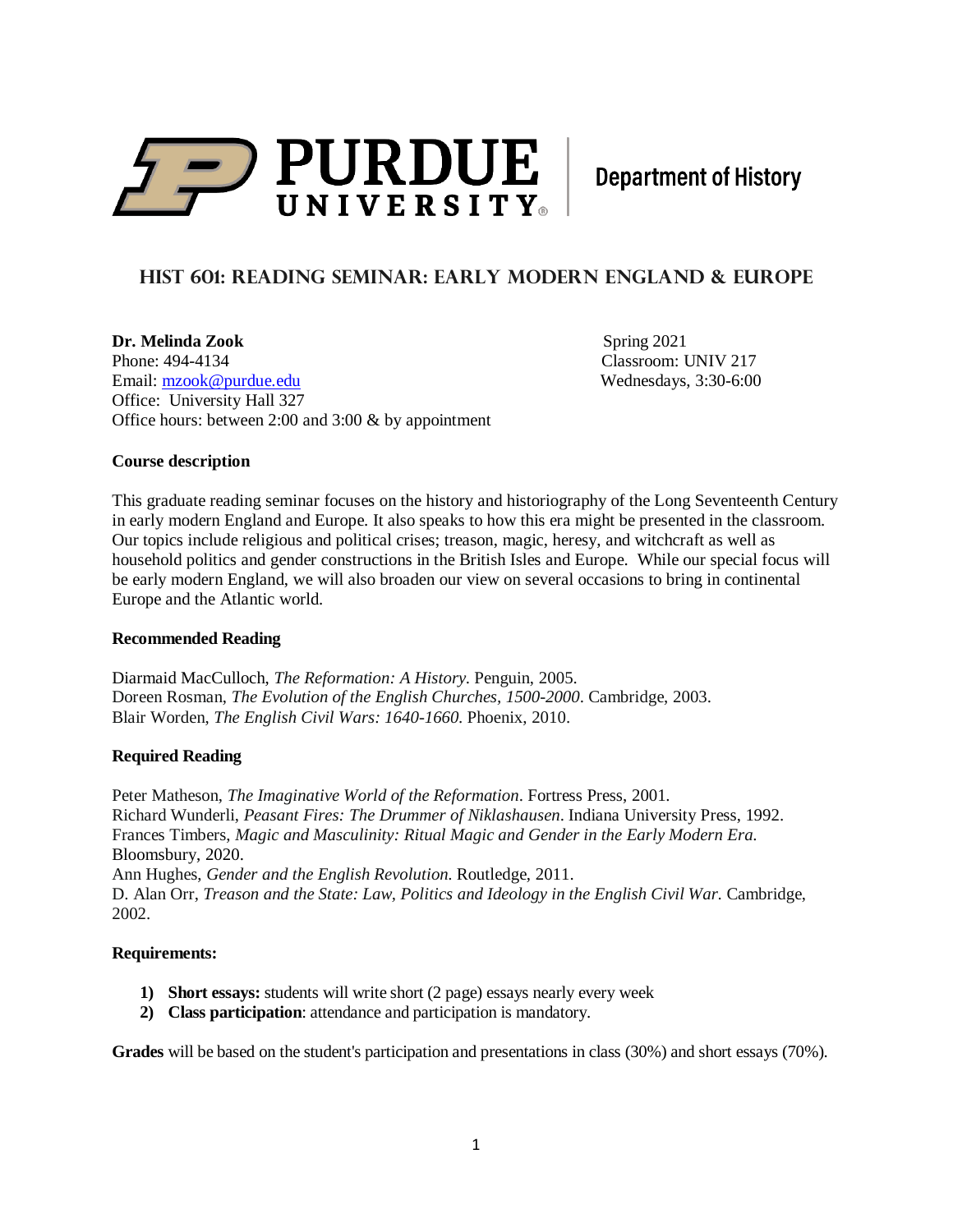## **Rules of the Game:**

While I will accommodate students who are officially quarantined, please understand that this is an inclass seminar and not designed for distance learning.

Silence your cell-phone once you enter the class room. No laptops please.

Use proper email etiquette (an email should begin with a salutation such as "Dear Professor Zook;" and end with a proper closing, such as "Sincerely" or "Yours.").

Students who plagiarize any portion of their written assignments will be removed from this course and the incident will be reported to the Dean of Graduate Programs.

### **Calendar**

| <b>Jan. 20</b> | <b>Introduction to the Class</b>                                                                                                                                                                              |
|----------------|---------------------------------------------------------------------------------------------------------------------------------------------------------------------------------------------------------------|
| <b>Jan.</b> 27 | The Reformation in Europe, part 1<br>Wunderli, Peasant Fires: The Drummer of Niklashausen                                                                                                                     |
|                | MacCulloch, <i>The Reformation: A History</i> , chapter 1, "The Old Church, 1490-<br>1517"                                                                                                                    |
| Feb. 3         | The Reformation in Europe, part 2<br>Matheson, The Imaginative World of the Reformation<br>MacCulloch, The Reformation: A History, chapter 2, "Hopes and Fears, 1490-<br>1517"                                |
| <b>Feb. 10</b> | <b>Reformation in one country</b><br>Doreen Rosman, The Evolution of the English Churches, pages, 1-85<br>MacCulloch, <i>The Reformation: A History</i> , chapter 3, "New Heaven: New Earth,<br>$1517 - 24$ " |
| <b>Feb. 17</b> | <b>Reading Day</b>                                                                                                                                                                                            |

## **Feb. 24 English Reformation: historiography**

Bernard, G.W., *The Late Medieval English Church: Vitality and Vulnerability before the Break with Rome*. Yale, 2012.

Bernard, G.W. *The King's Reformation: Henry VIII and the Remaking of the English Church*. Yale, 2005. Duffy, Eamon. *Saints, Sacrilege and Religion*. Bloomsbury, 2012.

Duffy, Eamon. *The Voices of Morebath*. Yale, 2003.

Duffy, Eamon. *Fires of Faith: England under Mary Tudor*. Yale, 2010.

Duffy, Eamon, *Reformation Divided: Catholics, Protestants and the Conversion of England.*  Bloomsbury, 2017.

Heath, Felicity. *The Reformation in Britain and Ireland*. Oxford, 2005.

Jones, Norman. *The English Reformation: Religion and Cultural Adaption*. Blackwell, 2002.

MacCulloch, Diarmaid. *The Reign of Henry VIII: Politics, Policy and Piety*. Palgrave, 1995.

March, Christopher. *Popular Religion in sixteenth-century England*. Palgrave, 1998.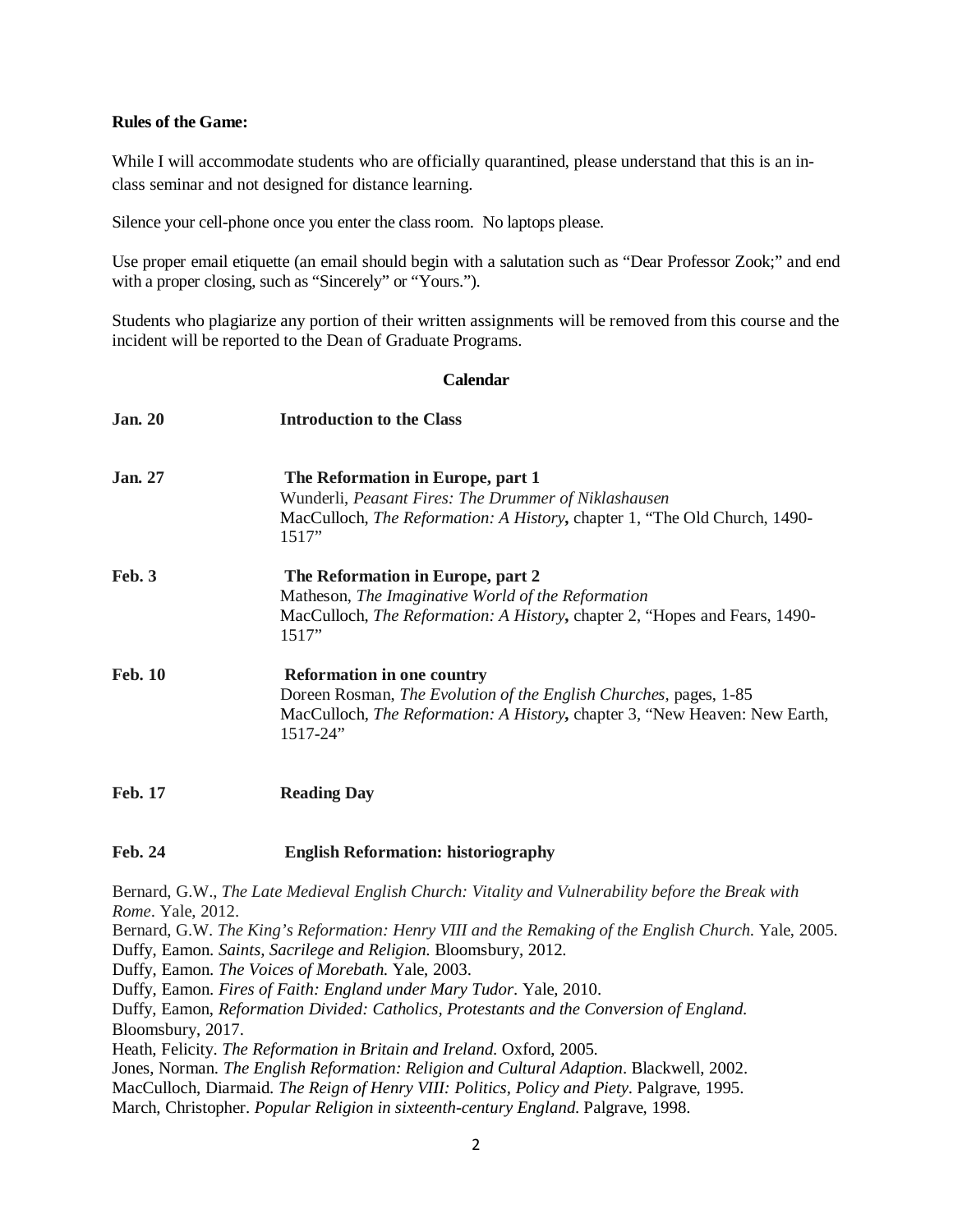Marshall, Peter. *Beliefs and the Dead in Reformation England*. Oxford, 2002. Marshall, Peter. *Heretics and Believers: A History of the English Reformation*. Yale, 2018. Milner, Matthew. *The Senses and the English Reformation*. Ashgate, 2011. Ryrie, Alec. *The Gospels and Henry VIII*. Cambridge, 2008. Shagan, Ethan H. *Popular Politics and the English Reformation*. Cambridge, 2003. Wabuda, Susan. *Preaching during the English Reformation*. Cambridge, 2008. Walsham, A. ed., *Memory and the English Reformation*. Cambridge, 2020. Watt, Tessa. *Cheap Print and Popular Piety*. Cambridge, 1993**.**

## **March 3 Welcome to the Seventeenth-Century Crisis**

E. J. Hobsbawm, "The General Crisis of the European Economy in the 17th Century," *Past & Present*, 5 (1954): 33-53.

E. J. Hobsbawm, "The Crisis of the Seventeenth Century, II," *Past & Present*, 6 (1954): 44-65. Hugh Trevor-Roper, "The General Crisis of the Seventeenth Century," *Past and Present*, 16 (1959): 31- 64.

Peter Burke, "The Crisis in the Arts of the Seventeenth Century: A Crisis of Representation?" *Journal of Interdisciplinary History*, 40/2 (Autumn 2009): 239–261.

Jan de Vries, "The Economic Crisis of the Seventeenth Century after Fifty Years," *Journal of Interdisciplinary History* 40/2 (Autumn 2009):151-194.

Michael Roberts, "Queen Christina and the General Crisis of the Seventeenth Century," *Past & Present*, 22 (July 1962): 36-59.

Sheilagh C. Ogilvie, "Germany and the Seventeenth-Century Crisis," *The Historical Journal*, 35/2 (June 1992): 417-441.

Edward Bever, "Witchcraft Prosecutions and the Decline of Magic, *The Journal of Interdisciplinary History*, 40/2 (Autumn 2009): 263-293.

Maurice Lee, Jr., "Scotland and the 'General Crisis' of the Seventeenth Century," *The Scottish Historical Review* 63/176, Part 2 (October 1984): 136-154.

Geoffrey Parker, "The Genesis of 'Global Crisis,'" *Journal of World History*, 26/1 (March 2015):143- 147.

Carla Gardina Pestava, "The Afterlife of 'Global Crisis,'" *Journal of World History*, 26/1 (March 2015): 169-180.

Randolph Starn, "Historians and 'Crisis,'" *Past & Present*, 52 (August 1971): 3-22. John H. Elliott, "The General Crisis in Retrospect: A Debate without End," in *Early Modern Europe from Crisis to Stability*, eds. Philip Benedict and Myron Gutmann (Newark: University of Delaware, 2005), 31- 51.

# **March 10 The Witchcraft Craze**

Norman Cohn, *Europe's Inner Demons: The Demonization of Christians in Medieval Christendom*. Chicago, 2001.

Orna Alyagon Darr, *Marks of an Absolute Witch: Evidentiary Dilemmas in Early Modern England*. Routledge, 2011.

Carol Karlsen, *The Devil in the Shape of a Woman: Witchcraft in Colonial New England*. Norton, 1998. Brian P. Levack, *The Witch-Hunt in Early Modern Europe*. Routledge, 2015.

Brian P. Levack, *Witch-Hunting in Scotland: Law, Politics and Religion*. Routledge, 2007.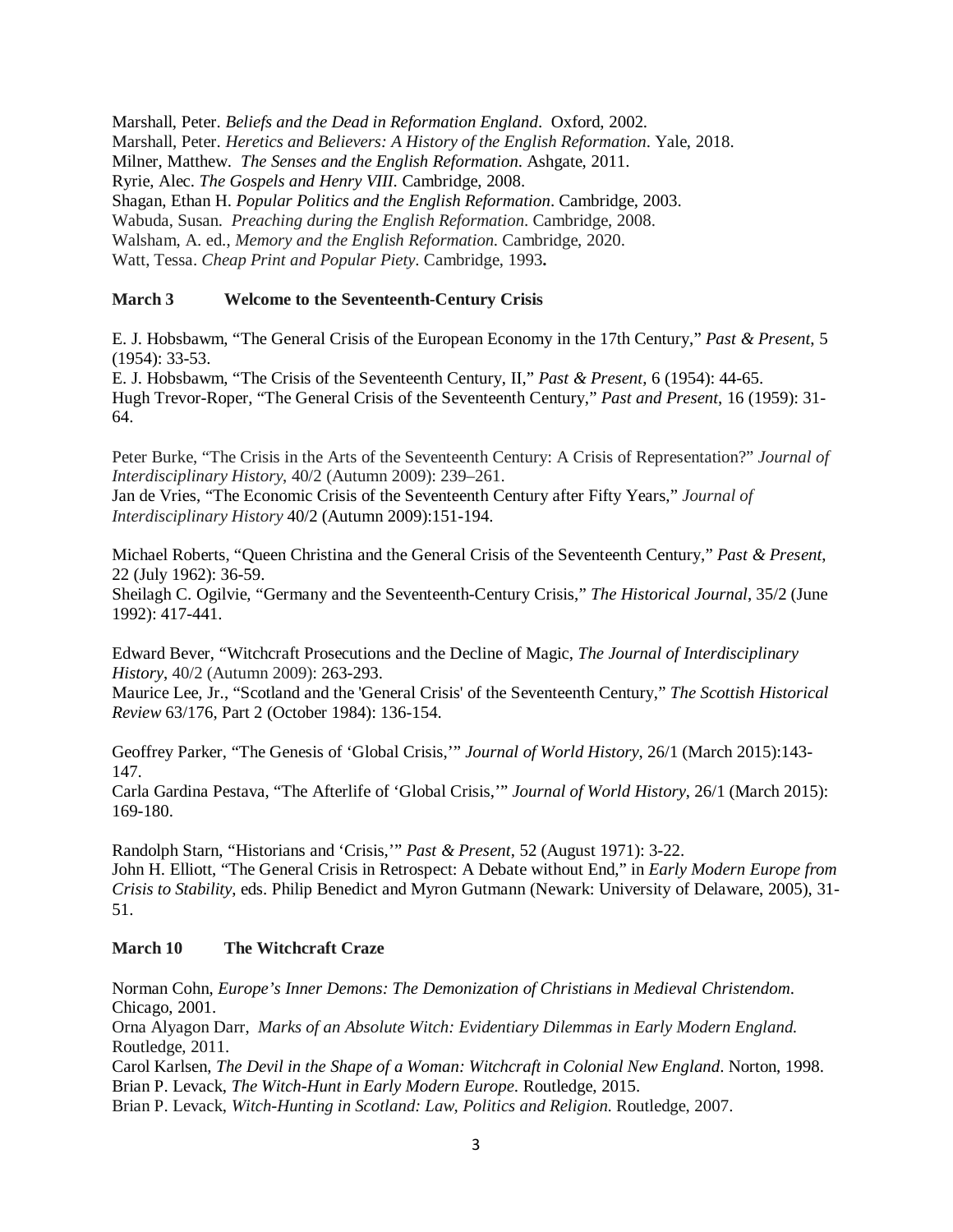Alison Rowlands, ed. *Witchcraft and Masculinities in Early Modern Europe*. Palgrave, 2009. James Sharpe, *Instruments of Darkness: Witchcraft in Early Modern England*. Pennsylvania, 1996 Paul B. Moyer, *Detestable and Wicked Arts: New England and Witchcraft in the Early Modern Atlantic World*. Cornell, 2020.

Walter Stephens, *Demon Lovers: Witchcraft, Sex, and the Crisis of Belief*. Chicago, 2003. Laura Patricia Stokes, *Demons of Urban Reform: Early European Witch Trials and Criminal Justice, 1430-1530.* Palgrave, 2011.

Deborah Willis, *Malevolent Nurture: Witch-Hunting and Maternal Power in Early Modern England*. Cornell, 1995.

# **March 17 Witchcraft, magic and gender constructions** Read Frances Timbers, *Magic and Masculinity*

# **March 24 Gender Trouble**

Bernard Capp, *When Gossips Meet: Women, Family, and Neighbourhood in Early Modern England*. Oxford**,** 2003.

Anthony Fletcher, *Gender, Sex, and Subordination in England, 1500-1800*. Yale, 1999.

Dan Herzog, *Household Politics: Conflict in Early Modern England*. Yale, 2013.

Ruth Mazo Karras, *Sexuality in Medieval Europe: Doing Unto Others*. Routledge, 3rd ed., 2017

Kim Hall, *Things of Darkness: Economies of Race and Gender in Early Modern England*. Cornell, 1995. Linda Peck, *Women of Fortune: Money, Marriage, and Murder in Early Modern England*. Cambridge, 2018.

Cynthia Herrup, *A House in Gross Disorder: Sex, Law and the Second Earl of Castlehaven*. Oxford, 2001.

Laura Gowing, *Domestic Dangers: Women, Words, and Sex in Early Modern London*. Oxford,1996. Eleanor Hubbard, *City Women: Money, Sex, and the Social Order in Early Modern London*. Oxford, 2012.

John A. Lynn II, *Women, Armies, and Warfare in Early Modern Europe*. Cambridge, 2008.

# **March 31 The Road to War**

# **Causes:**

Edward Vallance, "Preaching to the Converted: Religious Justifications for the English Civil War," *Huntington Library Quarterly*, Vol. 65, No. 3/4 (2002): 395-419.

Tim Harris, "Revisiting the Causes of the English Civil War," *Huntington Library Quarterly*, 78/4 (Winter 2015): 615-635.

Derek Hirst, "Unanimity in the Commons, Aristocratic Intrigues, and the Origins of the English Civil War," *The Journal of Modern History*, 50/1 (March 1978): 51-71.

Conrad Russell, "The British Problem and the English Civil War," *History*, 72/236 (October 1987): 395- 415.

John Morrill, "The Religious Context of the English Civil War," *Transactions of the Royal Historical Society*, 34 (1984):155-178.

Ann Hughes, "The King, the Parliament, and the Localities during the English Civil War," *Journal of British Studies*, 24/2 (April 1985): 236-263.

# **Charles I:**

Mark Kishlansky, "Charles I: A Case of Mistaken Identity," *Past & Present*, 189 (Nov. 2005): 41-80.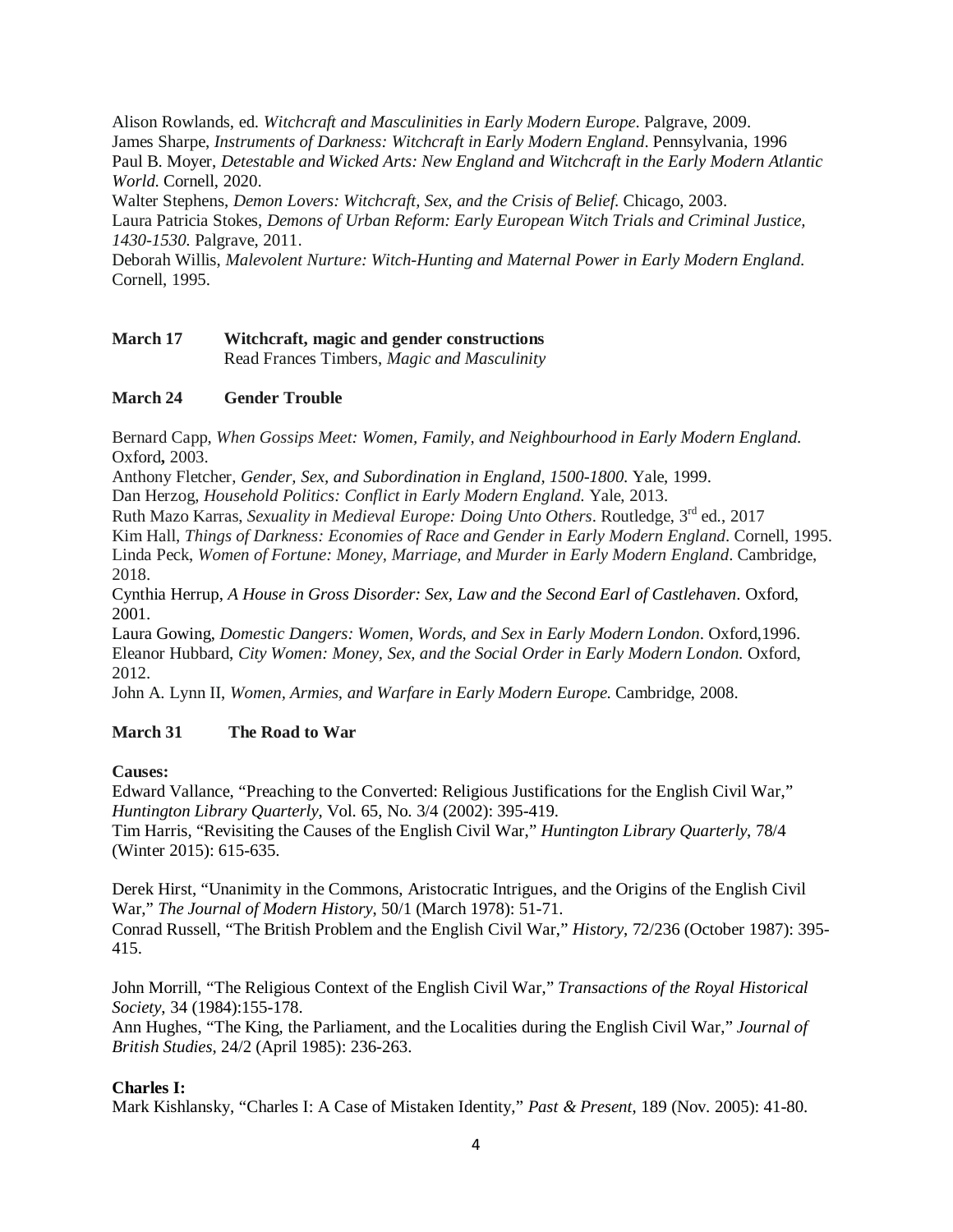Martin J. Havran, "The Character and Principles of an English King: The Case of Charles I, *The Catholic Historical Review,* 69/2 (April 1983):169-208.

Michael B. Young, "Charles I and the Erosion of Trust, 1625-1628," *Albion: A Quarterly Journal Concerned with British Studies***,** 22/2 (Summer 1990): 217-235.

#### **Culture:**

David Cressy, "Conflict, Consensus, and the Willingness to Wink: The Erosion of Community in Charles I's England," *Huntington Library Quarterly,* 61/2 (1998): 131-149. Thomas Cogswell, "The Politics of Propaganda: Charles I and the People in the 1620s," *Journal of British Studies,* 29/3 (July 1990):187-215. Mark Kishlansky, "Martyrs' Tales," *Journal of British Studies*, 53 (April 2014): 334-355.

- **April 7 The Civil War** Read Ann Hughes, *Gender and the English Revolution*
- **April 14 Reading Day**
- **April 21 Seditious Talk and Treason** Read D. Alan Orr, *Treason & the State: Law, Politics and Ideology in the English Civil War*

#### **April 28 Reading and Teaching the History of Early Modern England (primary sources)**

Mary Astell, *A Serious Proposal to the Ladies* Mary Astell, *Reflections upon Marriage* Francis Bacon, *Novum Organum* Richard Baxter, *Saints Everlasting Rest* John Bunyan, *Grace Abounding to the Chief of Sinners* John Bunyan, *Pilgrim's Progress* Aphra Behn, *The Roundheads* Aphra Behn, *The Widow Ranter* Aphra Behn**,** *Oroonoko* Margaret Cavendish, *The Description of a New World, Called the Blazing World* Daniel Defoe, *A Free Born English Man* Daniel Defoe, *Robinson Crusoe* Daniel Defoe, *A Journal of the Plague Year* Daniel Defoe, *Moll Flanders* John Dryden, *Absalom and Achitophel* (to the reader, parts 1 and 2) Margaret Fell Fox, *Women's Speaking Justified* Thomas Hobbes, *Leviathan* Ben Jonson, *The Alchemist* Ben Jonson, *Bartholomew Fair* John Milton, *Samson Agonistes* Thomas More, *Utopia* John Locke, *A Letter Concerning Toleration* John Locke, *Two Treatises of Government* Algernon Sidney, *Court Maxims*